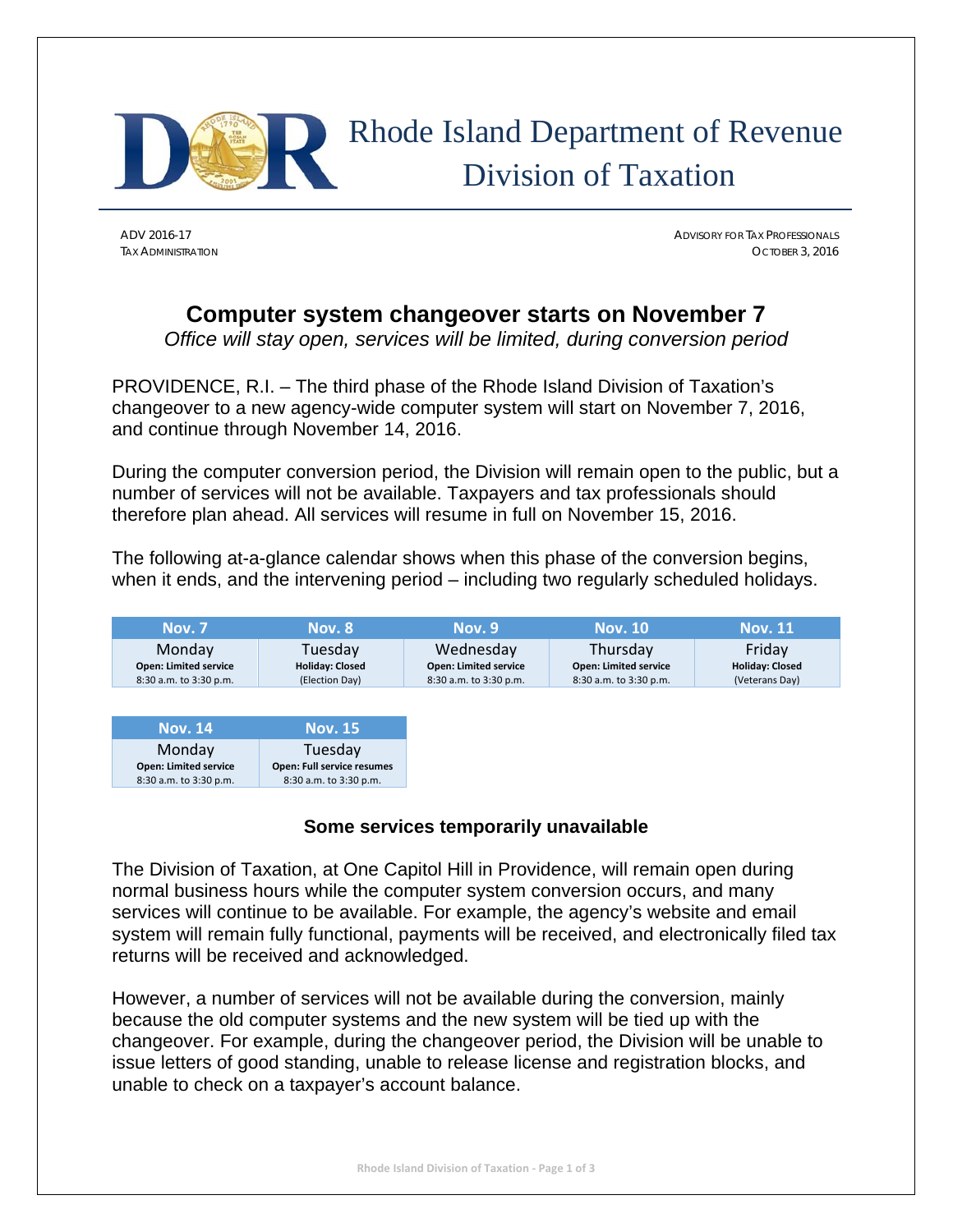Taxpayers and tax practitioners should plan ahead. For example, if someone is blocked from renewing a driver's license, professional license, or motor vehicle registration because that person owes back taxes, that person should pay the tax debt before November 7. The Tax Division is in the process of mailing a letter to each person who is subject to a license or registration block, urging them to resolve their tax matter prior to November 7. (To make arrangements to pay tax debt before November 7, call the Division of Taxation at (401) 574-8941 from 8:30 a.m. to 3:30 p.m. business days.

#### **Impact on services**

The following table shows some of the services that will continue to be available, and some that will not be available, during the changeover period.

| Division of Taxation services for computer conversion period Nov. 7 through Nov. 14 |                                                                                           |                                                     |  |
|-------------------------------------------------------------------------------------|-------------------------------------------------------------------------------------------|-----------------------------------------------------|--|
|                                                                                     | Services available:                                                                       | Services not available:                             |  |
|                                                                                     | Office remains open, sections remain open                                                 | Issuing letters of good standing                    |  |
|                                                                                     | Phones, emails answered<br>(for general information only, not account-specific)           | Releasing license blocks                            |  |
|                                                                                     | Letters and other deliveries received by Division                                         | Releasing registration blocks                       |  |
|                                                                                     | Payments received by Division<br>(credit card, debit card, ACH debit, ACH credit, checks) | Releasing Collections liens and levies              |  |
|                                                                                     | <b>Employer Tax section</b><br>(includes state unemployment insurance, TDI)               | Checking on taxpayer account status, history        |  |
|                                                                                     | E-filed tax returns received, acknowledged                                                | Answering taxpayer-specific inquiries               |  |
|                                                                                     | Paper-filed tax returns received                                                          | Issuing liquor license certificate of good standing |  |
|                                                                                     | Requests for forms, instructions accepted                                                 |                                                     |  |
|                                                                                     | General questions answered                                                                |                                                     |  |
|                                                                                     | Website, including online services, open                                                  |                                                     |  |
|                                                                                     | Audits and examinations continue                                                          |                                                     |  |
|                                                                                     | Division accepting new business registrations<br>(but not issuing permits or licenses)    |                                                     |  |
|                                                                                     | Hearings held, legal papers received                                                      |                                                     |  |
|                                                                                     |                                                                                           |                                                     |  |

Conversion period starts November 7, 2016. Office will be open, but services limited, on November 7, 9, 10, and 14, 2016

Requests to release estate tax liens will continue to be processed as usual.

**Acknowledgements of discharges of liens related to sale of Rhode Island real estate by nonresidents will continue as usual.** 

Cashier window will be open and can accept payment by check or cash. Payments should be accompanied by appropriate payment coupon.

" During conversion period, there will be general processing delays in areas including billing and refunds due to need to change over computer systems.

Office will be closed entirely for regularly scheduled holidays on November 8 (Election Day) and November 11 (Veterans Day).

All services resume in full on November 15, 2016.

The list above is not all‐inclusive. For more information, call (401) 574‐8829. Division is open to public from 8:30 a.m. to 3:30 p.m. business days.